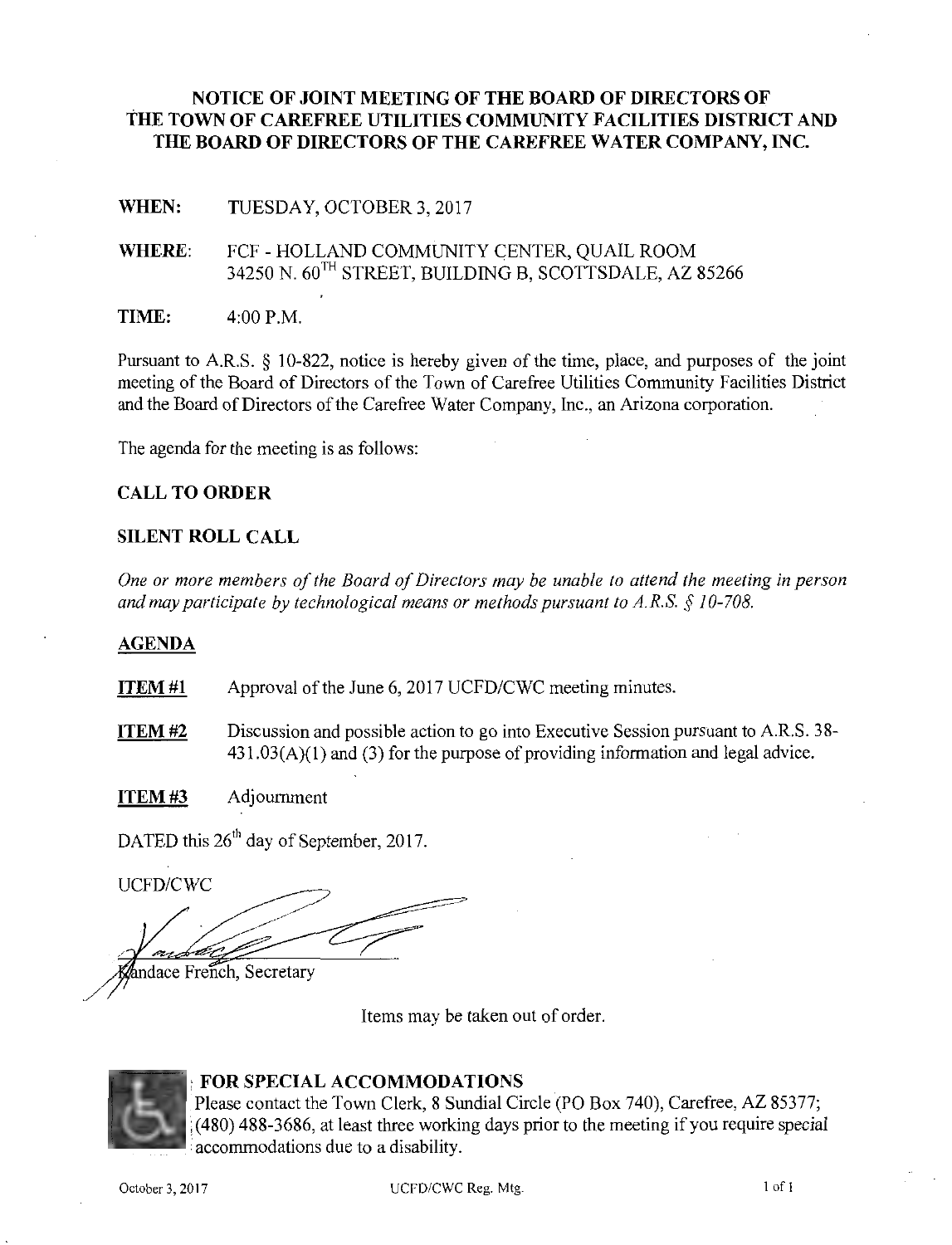# **UCFO!CWc**

OCT 0 3 **<sup>2017</sup>**

# **MINUTES OF ANNUAL JOINT MEETING II.** *1* / **OF THE BOARD OF DIRECTORS OF THE TOWN OF CAREFREE UTILITIES COMMUNITY FACILITIES DISTRICT AND THE BOARD OF DIRECTORS OF THE CAREFREE WATER COMPANY, INC.**

**WHEN:** TUESDAY, JUNE 6, 2017

# WHERE: FCF-HOLLAND COMMUNITY CENTER, QUAIL ROOM

**TIME:** 4:00P.M.

**Attending were:**  President Les Peterson **Absent:** 

Vice President John Crane

#### **Board of Directors:**

Mike Farrar Michael Krahe Cheryl Kroyer Gene Orrico Jim Van Allen

#### **Also attending:**

Greg Crossman, Manager; Meghan Orem, Controller; Michael Wright, Attorney: Kandace French, Secretary/Treasurer.

President Peterson opened the meeting at 4:00 p.m. and requested a silent roll call.

#### **AGENDA**

# **ITEM#l Approval of the November 1, 2016 UCFD/CWC meeting minutes.**

President Peterson announced the agenda item and asked if there were any changes to the minutes.

Vice President Crane made a **motion** to approve the November I, 2016 Minutes as presented with a **second** by Board Member Kroyer. It **carried** unanimously.

# **ITEM #2 Discussion and possible action regarding approval of the FY 2017-2018 Carefree Water Company Budget and Rate Schedule.**

President Peterson announced the agenda item and introduced Greg Crossman.

Mr. Crossman introduced Megan Orem and announced that the Water Company was pleased to learn that Meagan and her husband recently welcomed their second child, Evan David.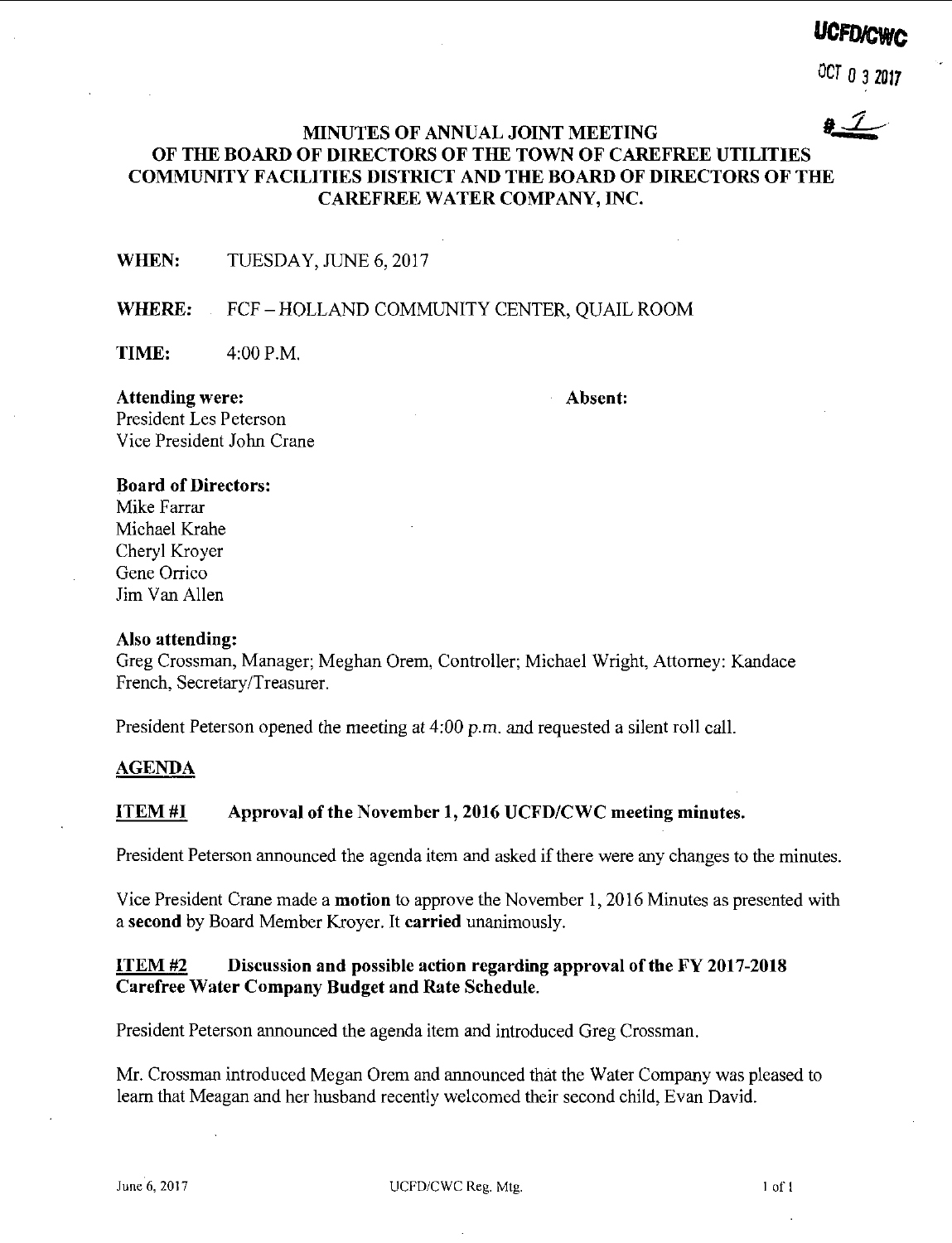Greg provided an overview of the major changes in the budget and reasons for operational changes. He provided information on the water rates and profit and loss analysis. He explained the cost of water increase and other budget items.

There were questions and discussion by the Board.

Board Member Farrar referenced CAP water and asked if we use all of our CAP allocation. He referenced that Cave Creek uses all their CAP water. He asked about the allocation bank and where our allocation goes if we don't use it. There were additional questions regarding Scottsdaleproviding treated water to Carefree.

Board Member Farrar questioned if Cave Creek could get water from other sources.

Greg Crossman responded to Board Member Farrar.

Board Member Van Allen asked if the Water Company still has capped wells. He questioned if it was possible to use additional groundwater reserves since others continue to raise their charges to the Water Company?

There were questions and discussion regarding recharging the aquifer. Mike Farrar asked where Desert Forest Golf Course obtained its water.

Mr. Crossman responded. He explained the provision of non-potable water to the golf course in return for potable water back to Carefree.

President Peterson made additional comments and observations.

There was additional discussion and questions by the Board regarding water supply and costs.

Mr. Crossman explained that a primary reason for some operational changes is to "obtain a more consistent blend of GW and CAP water throughout the system."

Mr. Crossman went over the plan to use available FY 16-17 funds to offset the purchase of hydrants (fire protection), meter replacement, system automation and technology (EyeOnWater technology) and system improvements for the 17-18 fiscal year. He then went over other budget items, General and Administrative, a 2.5% COLA for all employees and selective merit increases.

Additionally he outlined the replacement and maintenance of fixed items. He referenced an increase in tank maintenance costs, which are contractual,

There were additional questions by the Board and discussion regarding replacement of fire hydrants and installation of new hydrants.

President Peterson asked the Board if there were any additional questions.

Vice President Crane made a **motion** to approve the FYI 7-18 Budget and water rates. There was a **second** by Board Member Krahe.

There was an additional question by Board Member Van Allen.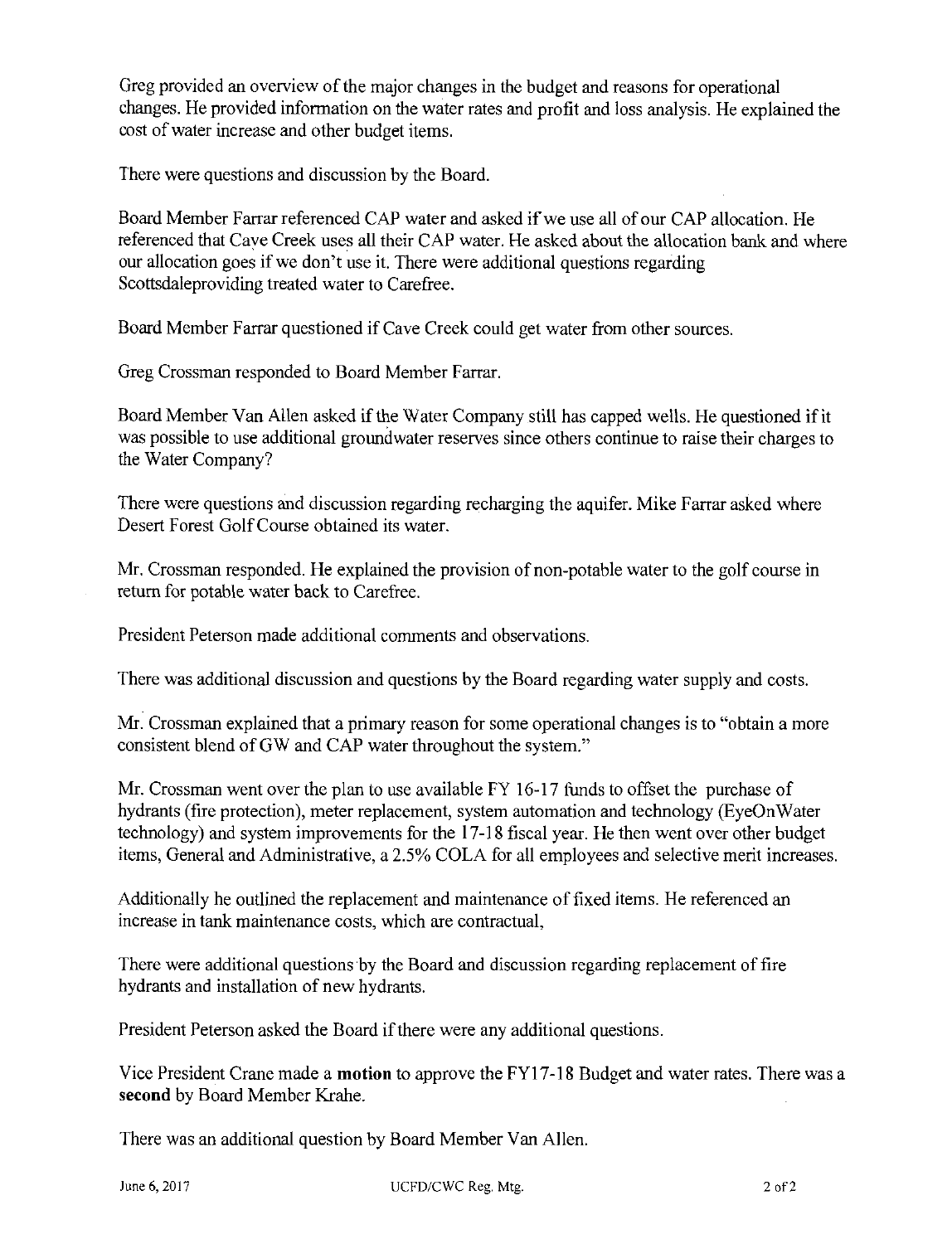Greg responded and provided information regarding the Carefree water debt service.

After additional discussion, the Motion **carried** unanimously.

**ITEM #3** Water Metering/Water Conservation Update - Informational Only

President Peterson announced the agenda item.

Greg Crossman presented information regarding the EyeOnWater roll-out. He described the program which uses cell phone technology and explained that it provides the Water Company and customers with daily access to water use information via the internet.

He explained the one-time fee to customers for a 10 year service program which can be paid in full or spread over 12 monthly payments. He provided the Board with the flyer sent to customers, a FAQ handout and other information

There being no other questions, there was no action taken.

**ITEM #4** Water Supply and Regulatory Update - Informational Only.

President Peterson introduced the agenda item.

Greg provided an update on Water Supply. He provided reference to the Colorado River as an Arizona water source. He explained the chances of a shortage were significantly decreased, after the  $2016 - 2017$  winter snow pack. He also provided an update on ground water and the increase in ground water levels.

Mr. Crossman then provided the Board with a Regulatory Update. He announced that the Carefree Water Company has been randomly selected for participation in water quality sampling under EPA's fourth Unregulated Contaminant Monitoring Rule (UCMR4) . He provided information to the Board regarding cyanotoxins, which the Water Company will be sampling for. He explained it was not an issue in groundwater but can be an issue in surface water.

There was additional discussion regarding the matter by the Board.

# **ITEM #5** Adjournment

There being no further discussion, President Peterson asked for a motion to adjourn.

Vice President Crane made a **motion** to adjourn. There was a **second** by Board Member Krahe.

DATED this  $25<sup>th</sup>$  day of September, 2017.

UCFD/CWC

Kandace French, Secretary/Treasurer